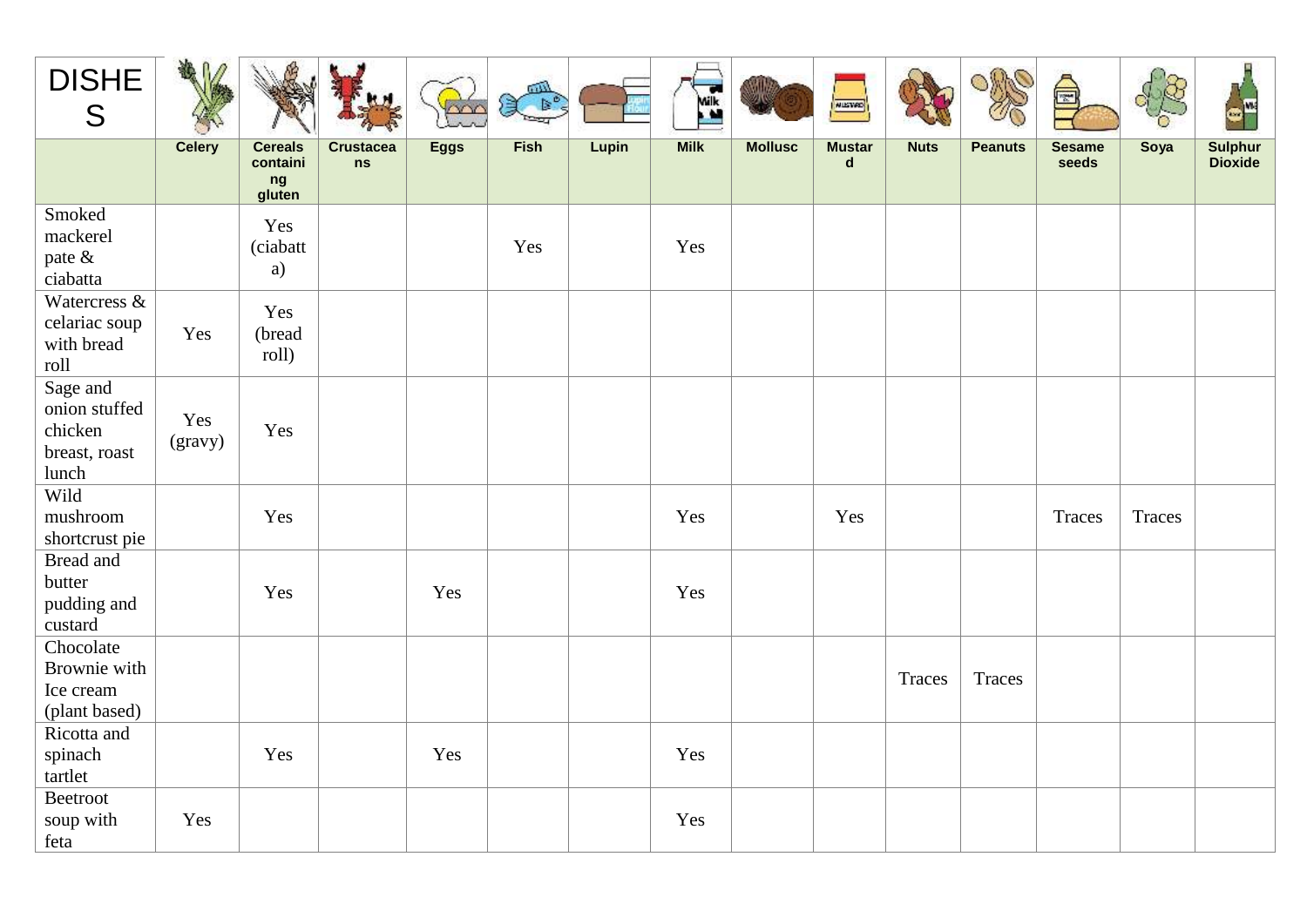| Pork roast<br>lunch   | Yes<br>(gravy) |  |                 |               |  |  |                            |                                                                                         |  |
|-----------------------|----------------|--|-----------------|---------------|--|--|----------------------------|-----------------------------------------------------------------------------------------|--|
| Roasted caul<br>steak | Yes<br>(gravy) |  |                 |               |  |  |                            |                                                                                         |  |
| Review date:          | 04.04.22       |  | Reviewed<br>by: | Kate Gardiner |  |  | Food<br>Standard<br>Agency | You can find this template,<br>including more information<br>at www.food.gov.uk/allergy |  |

| <b>DISHE</b><br>S                        |                |                                            |                        |             | $\overline{\omega}$<br>₹ |              | <b>Milk</b>    |                | <b>NISVAD</b>                |             |                | T                      |      |                                  |
|------------------------------------------|----------------|--------------------------------------------|------------------------|-------------|--------------------------|--------------|----------------|----------------|------------------------------|-------------|----------------|------------------------|------|----------------------------------|
|                                          | <b>Celery</b>  | <b>Cereals</b><br>containi<br>ng<br>gluten | <b>Crustacea</b><br>ns | <b>Eggs</b> | Fish                     | <b>Lupin</b> | <b>Milk</b>    | <b>Mollusc</b> | <b>Mustar</b><br>$\mathbf d$ | <b>Nuts</b> | <b>Peanuts</b> | <b>Sesame</b><br>seeds | Soya | <b>Sulphur</b><br><b>Dioxide</b> |
| Blackcurrant<br>cheesecake               |                | Yes                                        |                        |             |                          |              | Yes            |                |                              |             |                |                        |      |                                  |
| Fresh fruit<br>salad and<br>cream        |                |                                            |                        |             |                          |              | Yes<br>(cream) |                |                              |             |                |                        |      |                                  |
| Pate<br>ardennes<br>with toast           |                | Yes<br>(toast)                             |                        | Yes         |                          |              | Yes            |                |                              |             |                |                        |      |                                  |
| Asparagus<br>soup                        | Yes            | Yes<br>(bread)                             |                        |             |                          |              | Yes            |                |                              |             |                |                        |      |                                  |
| Lamb roast<br>lunch                      | Yes<br>(gravy) |                                            |                        |             |                          |              |                |                |                              |             |                |                        |      |                                  |
| Spinach and<br>artichoke pie             |                | Yes                                        |                        | Yes         |                          |              |                |                |                              |             |                |                        |      |                                  |
| Panna cotta                              |                |                                            |                        |             |                          |              | Yes            |                |                              |             |                |                        |      |                                  |
| Rhubarb/fruit<br>crumble and<br>icecream |                | Yes                                        |                        |             |                          |              | Yes            |                |                              |             |                |                        |      |                                  |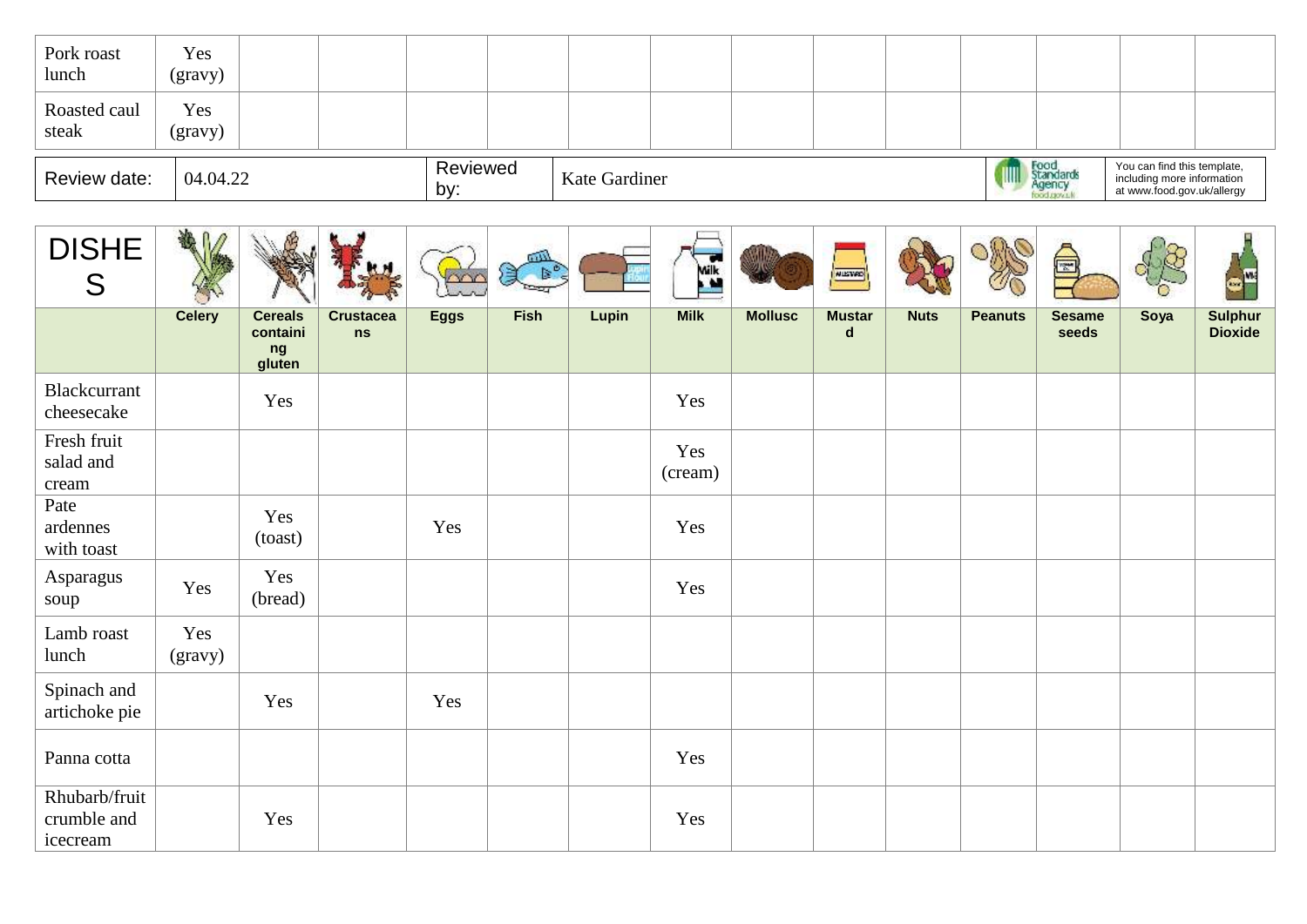| Prawn<br>cocktail               |          | Yes<br>(bread) | Yes | Yes             |      |  | Yes |  |                                          |                                                                                         |  |
|---------------------------------|----------|----------------|-----|-----------------|------|--|-----|--|------------------------------------------|-----------------------------------------------------------------------------------------|--|
| Carrot and<br>coriander<br>soup | Yes      | Yes<br>(bread) |     |                 |      |  |     |  |                                          |                                                                                         |  |
| Review date:                    | 04.04.22 |                |     | Reviewed<br>by: | Kate |  |     |  | Food<br>Standard<br>Agency<br>food.goodk | You can find this template,<br>including more information<br>at www.food.gov.uk/allergy |  |

| <b>DISHE</b><br>S                                     |                            |                                            |                        |                            | úШ<br>$\triangleright$<br>ぼ |       | <b>Milk</b>                |                | <b>NISVAD</b>                |             |                | $\bigoplus$            |      | <b>Sample</b>                    |
|-------------------------------------------------------|----------------------------|--------------------------------------------|------------------------|----------------------------|-----------------------------|-------|----------------------------|----------------|------------------------------|-------------|----------------|------------------------|------|----------------------------------|
|                                                       | <b>Celery</b>              | <b>Cereals</b><br>containi<br>ng<br>gluten | <b>Crustacea</b><br>ns | <b>Eggs</b>                | Fish                        | Lupin | <b>Milk</b>                | <b>Mollusc</b> | <b>Mustar</b><br>$\mathbf d$ | <b>Nuts</b> | <b>Peanuts</b> | <b>Sesame</b><br>seeds | Soya | <b>Sulphur</b><br><b>Dioxide</b> |
| Gammon<br>roast lunch                                 | Yes<br>(grav<br><b>y</b> ) |                                            |                        |                            |                             |       |                            |                |                              |             |                |                        |      |                                  |
| Quorn roast<br>joint                                  |                            |                                            |                        | Yes                        |                             |       | Yes                        |                |                              |             |                |                        |      |                                  |
| Strawberry<br>tart tatin                              |                            | Yes                                        |                        |                            |                             |       | Yes                        |                |                              |             |                |                        |      |                                  |
| Strawberries<br>and Cream                             |                            |                                            |                        |                            |                             |       | Yes                        |                |                              |             |                |                        |      |                                  |
| Aubergine<br>and<br>mushroom<br>pate with<br>ciabatta |                            | Yes<br>(bread)                             |                        |                            |                             |       | Yes                        |                | Yes                          |             |                |                        |      |                                  |
| Smoked<br>cauliflower<br>soup                         | Yes                        | Yes<br>(bread)                             |                        |                            |                             |       |                            |                |                              |             |                |                        |      |                                  |
| Roast beef<br>lunch                                   | Yes<br>(gravy)             | Yes<br>(yorksh)<br>ire pud)                |                        | Yes<br>(Yorksh<br>ire pud) |                             |       | Yes<br>(Yorksh<br>ire pud) |                |                              |             |                |                        |      |                                  |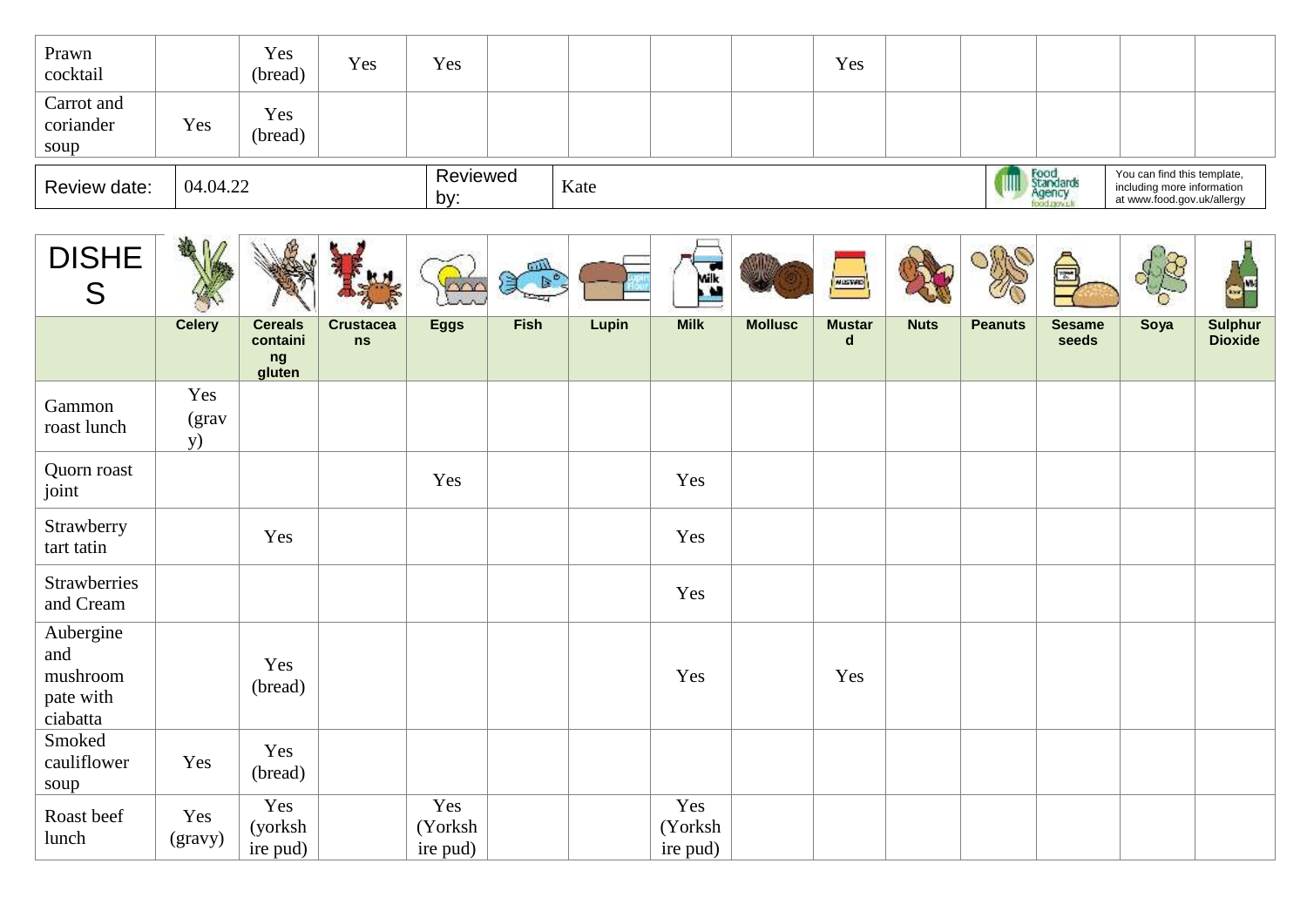| Vegetable<br>wellington                | Yes<br>(gravy) | Yes |                 |               |     |  |  |                             |                                                                                         |  |
|----------------------------------------|----------------|-----|-----------------|---------------|-----|--|--|-----------------------------|-----------------------------------------------------------------------------------------|--|
| Raspberry<br>fool                      |                |     |                 |               | Yes |  |  |                             |                                                                                         |  |
| Goats cheese<br>portobello<br>mushroom |                |     |                 |               | Yes |  |  |                             |                                                                                         |  |
| Review date:                           | 04.04.22       |     | Reviewed<br>by: | Kate Gardiner |     |  |  | Food<br>Standards<br>Agency | You can find this template,<br>including more information<br>at www.food.gov.uk/allergy |  |

| <b>DISHE</b><br>S                                   |               |                                            |                        |             | úШ<br>貞. |              | Milk<br>$\bullet$ |                | <b>NIEVAD</b>                |             |                | $\frac{1}{\sqrt{2}}$   |      | $\sim$                           |
|-----------------------------------------------------|---------------|--------------------------------------------|------------------------|-------------|----------|--------------|-------------------|----------------|------------------------------|-------------|----------------|------------------------|------|----------------------------------|
|                                                     | <b>Celery</b> | <b>Cereals</b><br>containi<br>ng<br>gluten | <b>Crustacea</b><br>ns | <b>Eggs</b> | Fish     | <b>Lupin</b> | <b>Milk</b>       | <b>Mollusc</b> | <b>Mustar</b><br>$\mathbf d$ | <b>Nuts</b> | <b>Peanuts</b> | <b>Sesame</b><br>seeds | Soya | <b>Sulphur</b><br><b>Dioxide</b> |
| Tomato soup                                         | Yes           |                                            |                        |             |          |              |                   |                |                              |             |                |                        |      |                                  |
| Tiramisu                                            |               | Yes                                        |                        | Yes         |          |              | Yes               |                |                              |             |                |                        |      |                                  |
| Watercress<br>soup with<br>goats cheese<br>croutons | Yes           | Yes<br>(crouto)<br>n)                      |                        |             |          |              |                   |                |                              |             |                |                        |      |                                  |
| Beetroot &<br>hummus<br>crostini                    |               | Yes                                        |                        |             |          |              |                   |                |                              |             |                | Yes                    |      |                                  |
| Chestnut and<br>squash<br>wellington                |               | Yes                                        |                        | Yes         |          |              |                   |                |                              |             |                |                        |      |                                  |
| Apple strudel<br>and cream                          |               | Yes                                        |                        | Yes         |          |              | Yes               |                |                              |             |                |                        |      | Yes                              |
| Autumn fruit<br>medley and<br>creme fraiche         |               |                                            |                        |             |          |              | Yes               |                |                              | Yes         |                |                        |      |                                  |